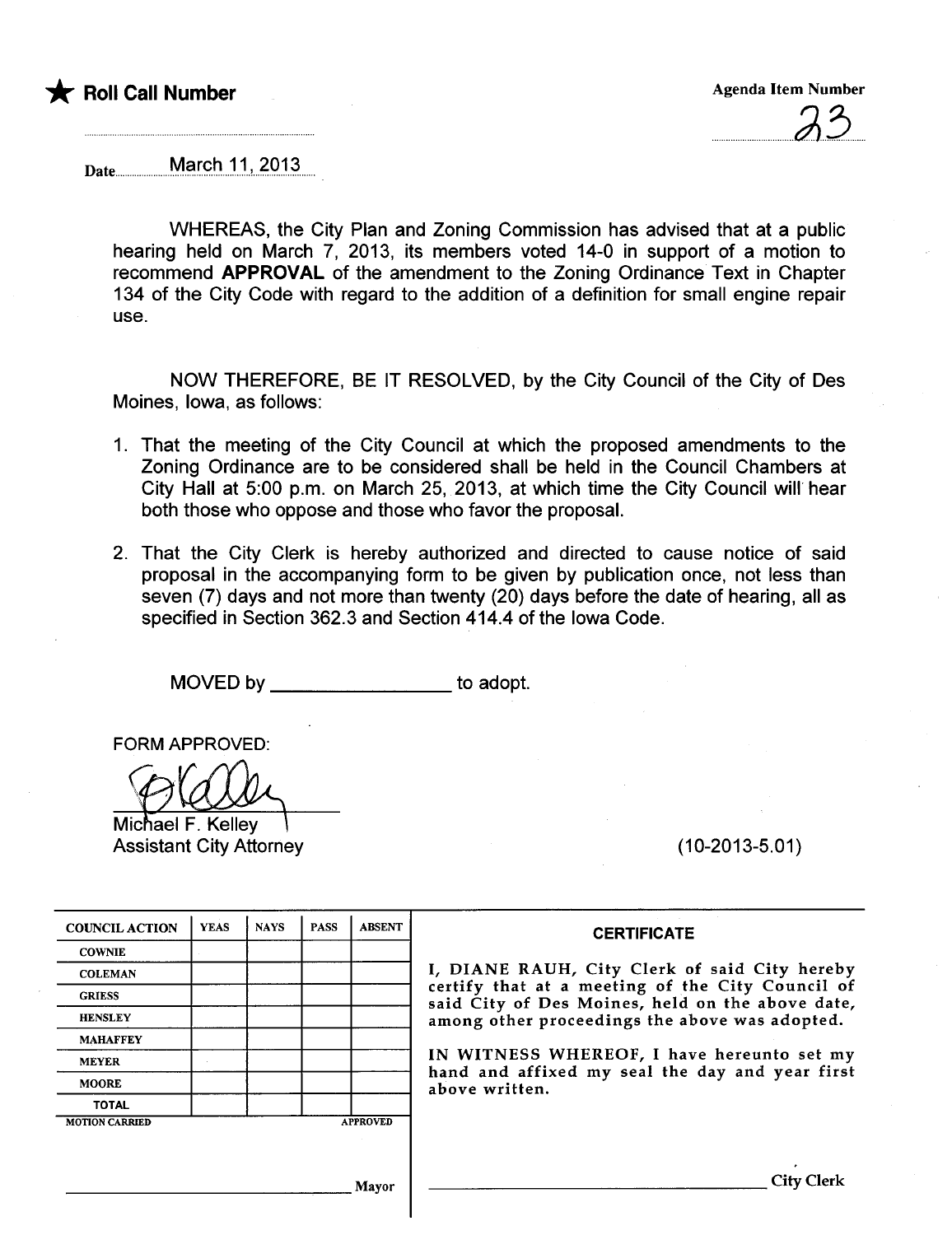March 8, 2013

| iPota. |                |
|--------|----------------|
|        | Agenda Item_23 |

 $\ldots$   $1$  Call  $#$ 

Honorable Mayor and City Council City of Des Moines, Iowa

Members:

Communication from the City Plan and Zoning Commission advising that at their meeting held March 7, 2013 the following action was taken regarding a City Council Initiated request to amend the Zoning Ordinance Text in Chapter 134 with regard to the addition of a definition for small engine repair use.

### COMMISSION RECOMMENDATION:

After public hearing, the members voted 14-0 as follows:

| <b>Commission Action:</b> | Yes | <b>Nays</b> | Pass | Absent |
|---------------------------|-----|-------------|------|--------|
| Dory Briles               | Χ   |             |      |        |
| JoAnne Corigliano         | Χ   |             |      |        |
| <b>Shirley Daniels</b>    | Χ   |             |      |        |
| Jacqueline Easley         | Χ   |             |      |        |
| <b>Tim Fitzgerald</b>     | Χ   |             |      |        |
| Dann Flaherty             | Χ   |             |      |        |
| John "Jack" Hilmes        | Χ   |             |      |        |
| <b>Ted Irvine</b>         | Χ   |             |      |        |
| Greg Jones                | Χ   |             |      |        |
| <b>William Page</b>       | Χ   |             |      |        |
| <b>Christine Pardee</b>   | Χ   |             |      |        |
| <b>Mike Simonson</b>      |     |             |      | Χ      |
| <b>CJ Stephens</b>        | Χ   |             |      |        |
| <b>Vicki Stogdill</b>     | Χ   |             |      |        |
| <b>Greg Wattier</b>       | Χ   |             |      |        |
|                           |     |             |      |        |

APPROVAL of the amendment to Chapter 134 with regard to the addition of a definition for small engine repair use. (10-2013-5.01)

## STAFF RECOMMENDATION TO THE P&Z COMMISSION

Staff recommends approval of the proposed text amendment.

# STAFF REPORT

Pursuant to Roll Call 13-0136 which was approved on January 28, 2013, the City Council referred a request to the Plan and Zoning Commission to consider a zoning text amendment regarding the definition of "small engine repair",



ARMORY BUILDING 602 ROBERT D. RAY DRIVE DES MOINES, IOWA 50309-1881 (515) 283-4182

> ALL-AMERICA CITY 1949.1976,1981 2003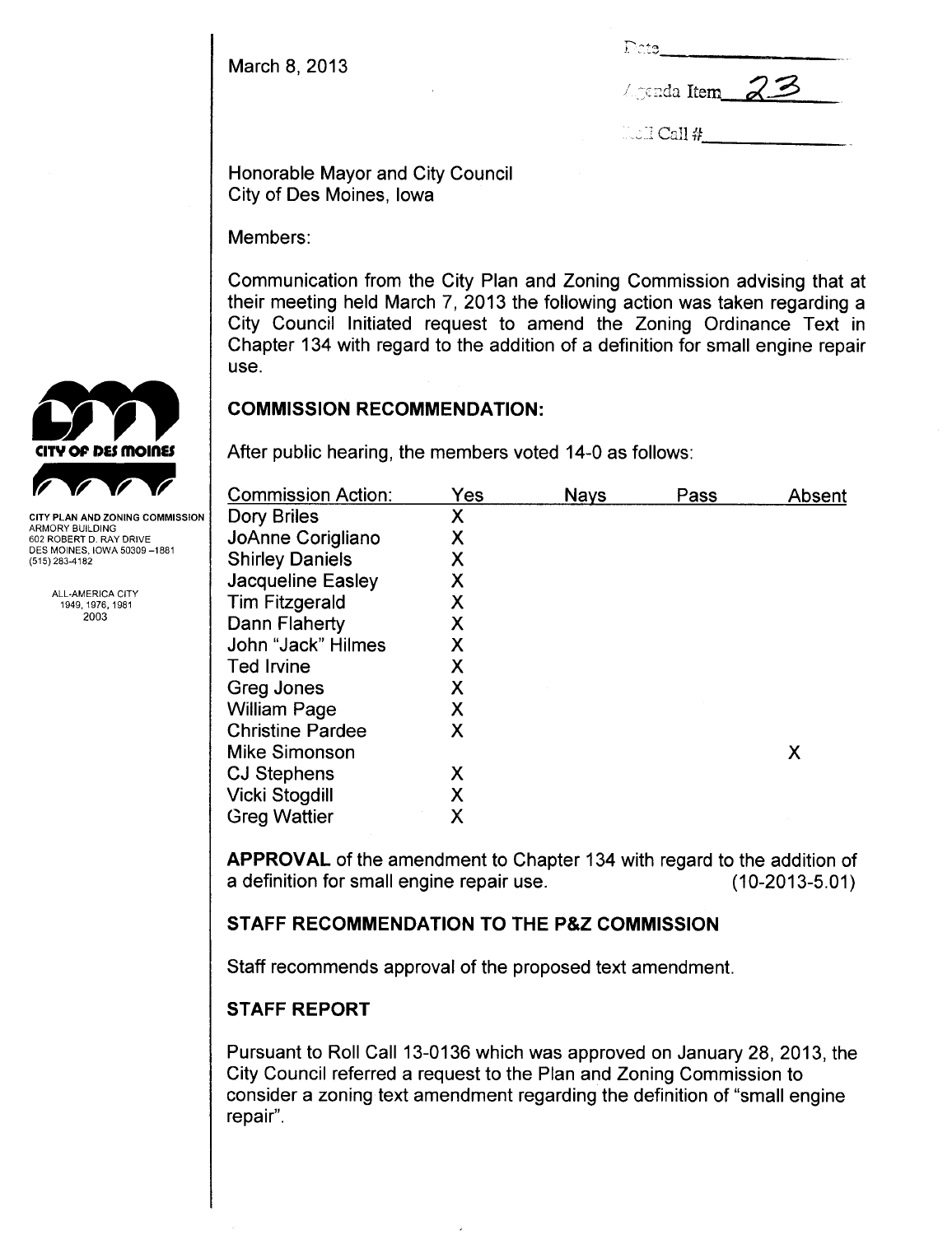, and the contract of  $23$ On February 13, 2013 the Regulation and Ordinance (R&O) subcommittee of the Plan and Zoning Commission recommended that the following definition be prepared for public hearing by Plan and Zoning Commission:

Small engine means a motor used to power home tools and equipment including generators, lawnmowers and other outdoor power tools producing an average output that ranges around 25 horsepower, which is usually powered by gasoline and that varies in size, shape and compression process depending on its configuration.

The proposed definition would be added to Section 134-3 of the City Code. In addition, the list of permitted uses for the C-1, Neighborhood Retail Commercial District (Section 134- 842) would be amended to specifically reference small engine repair shops.

### II. ADDITIONAL APPLICABLE INFORMATION

Staff contacted DMACC for input regarding the proposed definition of a small engine. DMACC representatives indicated they do not have a "small engine" certification program and did not offer any changes to the proposed definition.

### SUMMARY OF DISCUSSION

There was no discussion

### CHAIRPERSON OPENED THE PUBLIC HEARING

There was no one to speak in favor or in opposition of the applicant's request.

 $\sigma_{\rm{eff}} \sim 10^{-11}$ 

#### CHAIRPERSON CLOSED THE PUBLIC HEARING

#### COMMISSION ACTION:

Will Page moved staff recommendation to approve the amendment to Chapter 134 with regard to the addition of a definition for small engine repair use.

Motion passed 14-0.

Respectfully submitted,

Michael Ludwig, AICF Planning Administrator

MGL:clw

cc: File